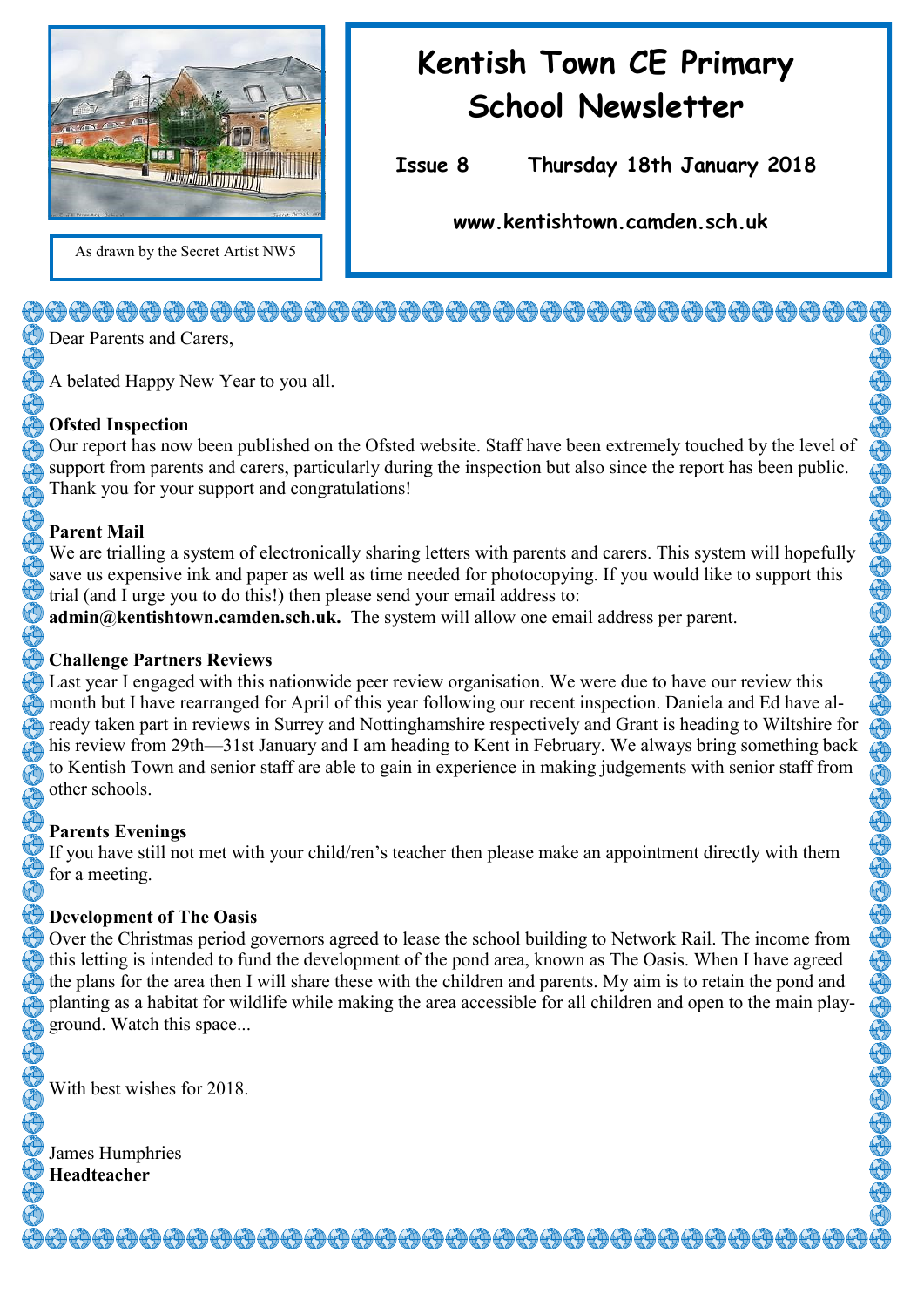#### **Acorn Class** Acorn have an exciting new friend in their

class called the everywhere bear. We read a story about him and he is a special bear

that goes home every weekend with a member of the class. We had a vote in acorn and decided to name our everywhere bear Tommy. We have had lots of fun looking after him and even making a four poster bed for him to stay in during the week at nursery! We have also had lots of fun this week cooking treats for the tea on Wednesday.

### **Willow Class**

This week, we have continued securing our understanding of Place Value using problem solving strategies. We have continued learning about Zeraffa Giraffa, an adventurous giraffe who travelled from Egypt to France. We also been learning about The Great Fire of

London and thinking about where London is and using maps to help



us understand about how the fire spread.

### **Sycamore Class**

Sycamore Class are preparing for their assembly and learning lots about Greek Myths as well as drawing their own Greek Urns. We're also looking forward to our Greek Day next week. Meanwhile everyone was very excited to see Anna and to welcome baby Ettie!

### **Ash Class**

Ash Class have been introduced to their new topic of 'Buildings' this week. The children were given a challenge to make a stable tower using straws and masking tape. The tower needed to be free standing, hold the weight of a tennis ball and they needed to work as a team. Eve-

ryone did a brilliant job and really tried their best.

### **Chestnut Class**

Chestnut Class have had a busy start to the year. We have enjoyed starting out topic on World War 2 and have learnt lots about why the war started, what countries were involved and what life was like in war time Britain. Alongside all of the learning take place in the classroom, Chestnut Class went to the CLC where hey worked on their computing skills, learning how to create exciting PowerPoints that they pre-

sented to the rest of the class. They thoroughly enjoyed their trip to the Science Museum where they were



able to learn more about forces.

### **Oak Class**

Oak Class has been enjoying writing about The Gingerbread Man. We are excited about starting guided reading and working towards our counting medals in maths. We have changed our role play area into a busy bakery and cafe. We especially enjoyed making - and eating - our own gingerbread men!



### **Cedar Class**

Cedar has been reading The Singing Ringing Tree and using our imaginations to draw and describe the magical tree, craggy landscape and cunning goblin. We have also begun our Ancient Greece topic and have been using all of our history

and geography skills to find out when and where they were.



### **Beech Class**

In Beech Class, children have been exploring the thought-provoking picture book 'The Journey' all about the refugee crisis. They have also enjoyed refresh-

ing their understanding on rounding



and negative numbers in **Maths**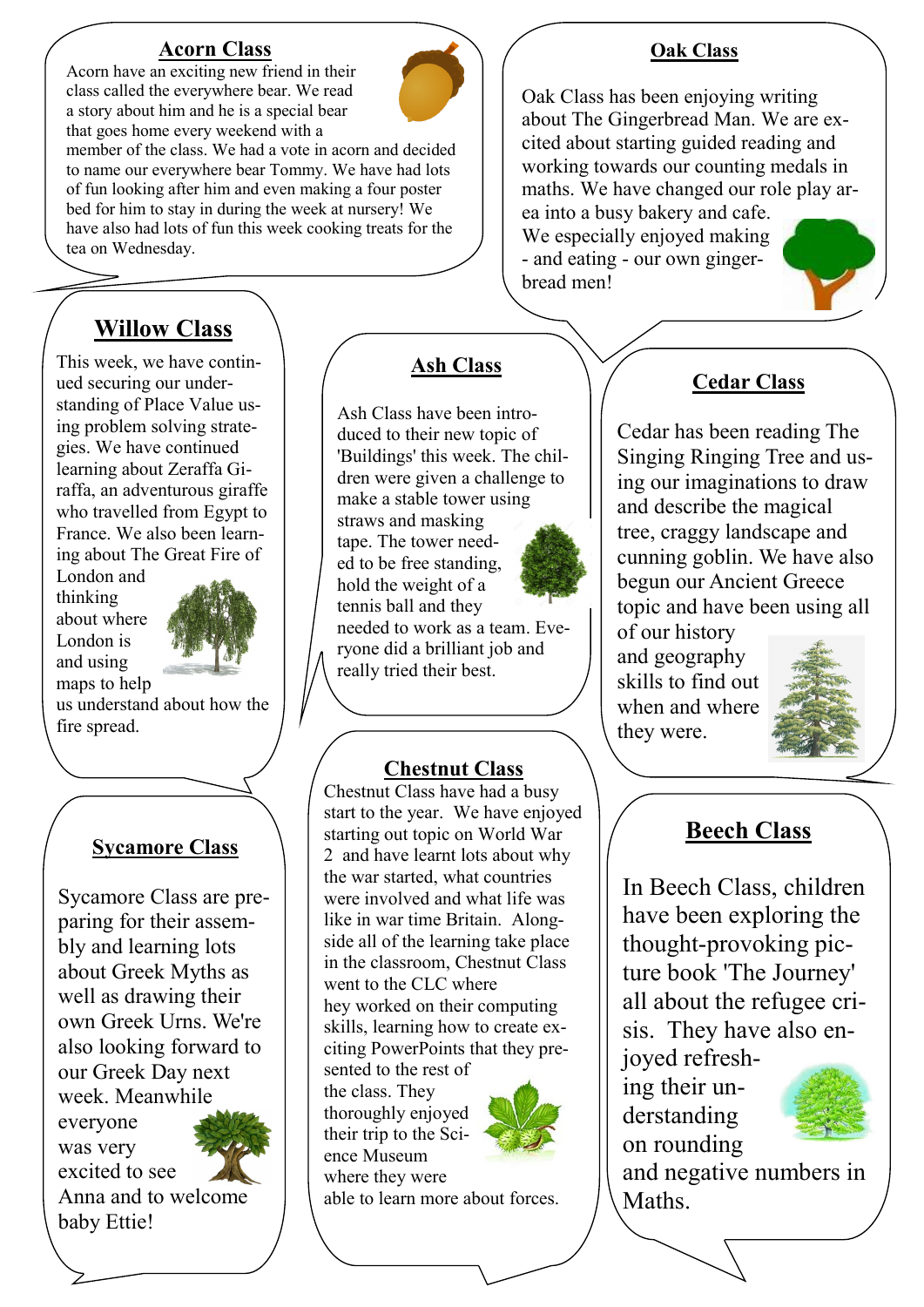| $\mathcal{B}_1 \mathcal{B}_2 \mathcal{B}_3 \mathcal{B}_4 \mathcal{B}_5 \mathcal{B}_6 \mathcal{B}_7 \mathcal{B}_8 \mathcal{B}_9 \mathcal{B}_9 \mathcal{B}_9 \mathcal{B}_9 \mathcal{B}_8 \mathcal{B}_8 \mathcal{B}_8 \mathcal{B}_8 \mathcal{B}_9 \mathcal{B}_9 \mathcal{B}_9$<br><b>CA</b><br>at at at at at at at at |           |        |        |  |
|---------------------------------------------------------------------------------------------------------------------------------------------------------------------------------------------------------------------------------------------------------------------------------------------------------------------|-----------|--------|--------|--|
| Happy Birthday to all those children who                                                                                                                                                                                                                                                                            |           |        |        |  |
| have a birthday in January.                                                                                                                                                                                                                                                                                         |           |        |        |  |
|                                                                                                                                                                                                                                                                                                                     |           |        |        |  |
| Poppy                                                                                                                                                                                                                                                                                                               | Frank     | Kaius  | Hal    |  |
| Tess                                                                                                                                                                                                                                                                                                                | Ahlam     | Sean   | Lana   |  |
| Oliver                                                                                                                                                                                                                                                                                                              | Lily-Rose | Isabel | Brodan |  |
| <b>RE</b><br>John                                                                                                                                                                                                                                                                                                   | Suzi      | Martha | Jibran |  |
| Holly                                                                                                                                                                                                                                                                                                               | Frida     | Herbie | Molly  |  |
|                                                                                                                                                                                                                                                                                                                     |           |        |        |  |